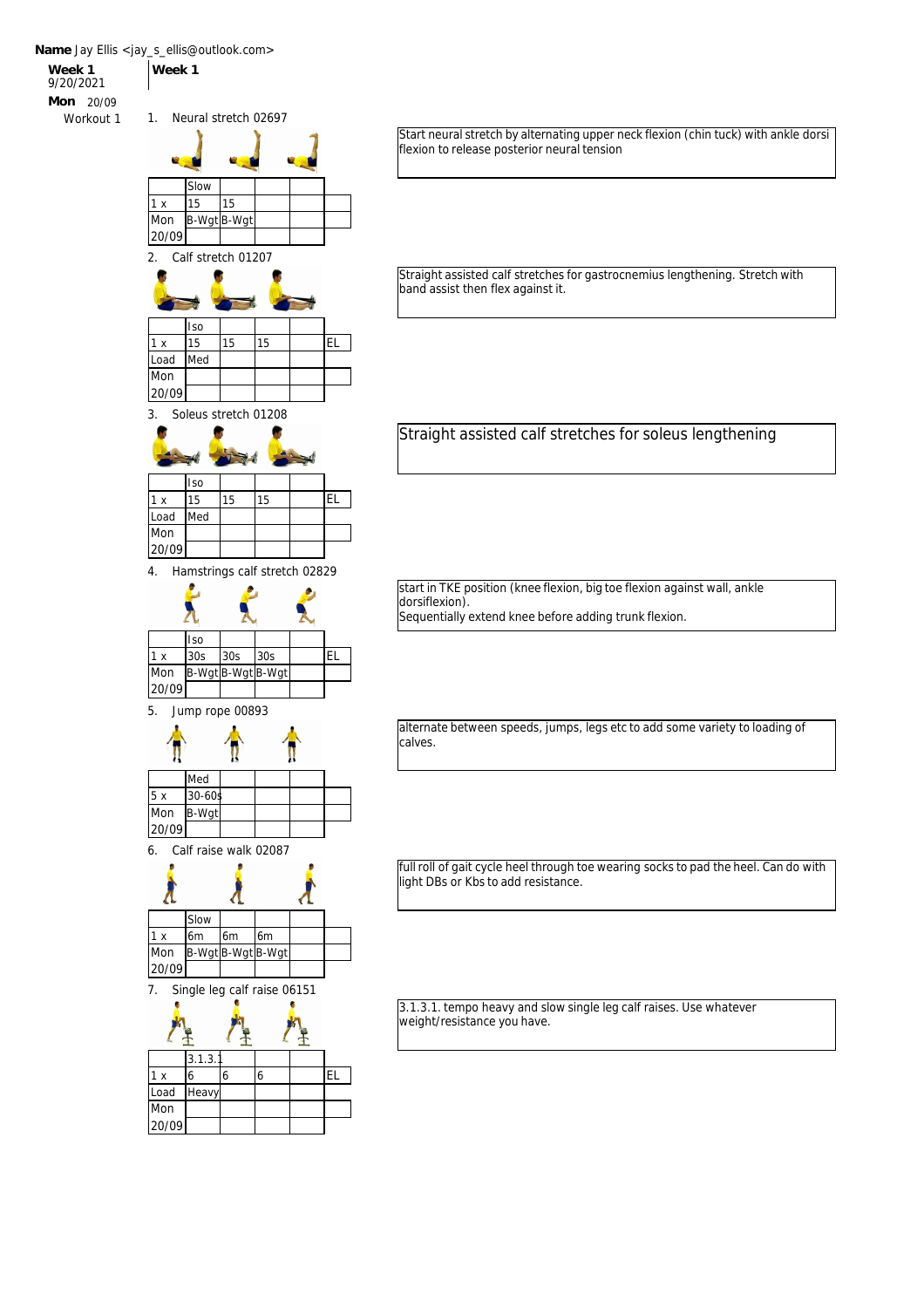



plantas fascia massage release to tension through achilles insertion, work full length of foot especially under heal.